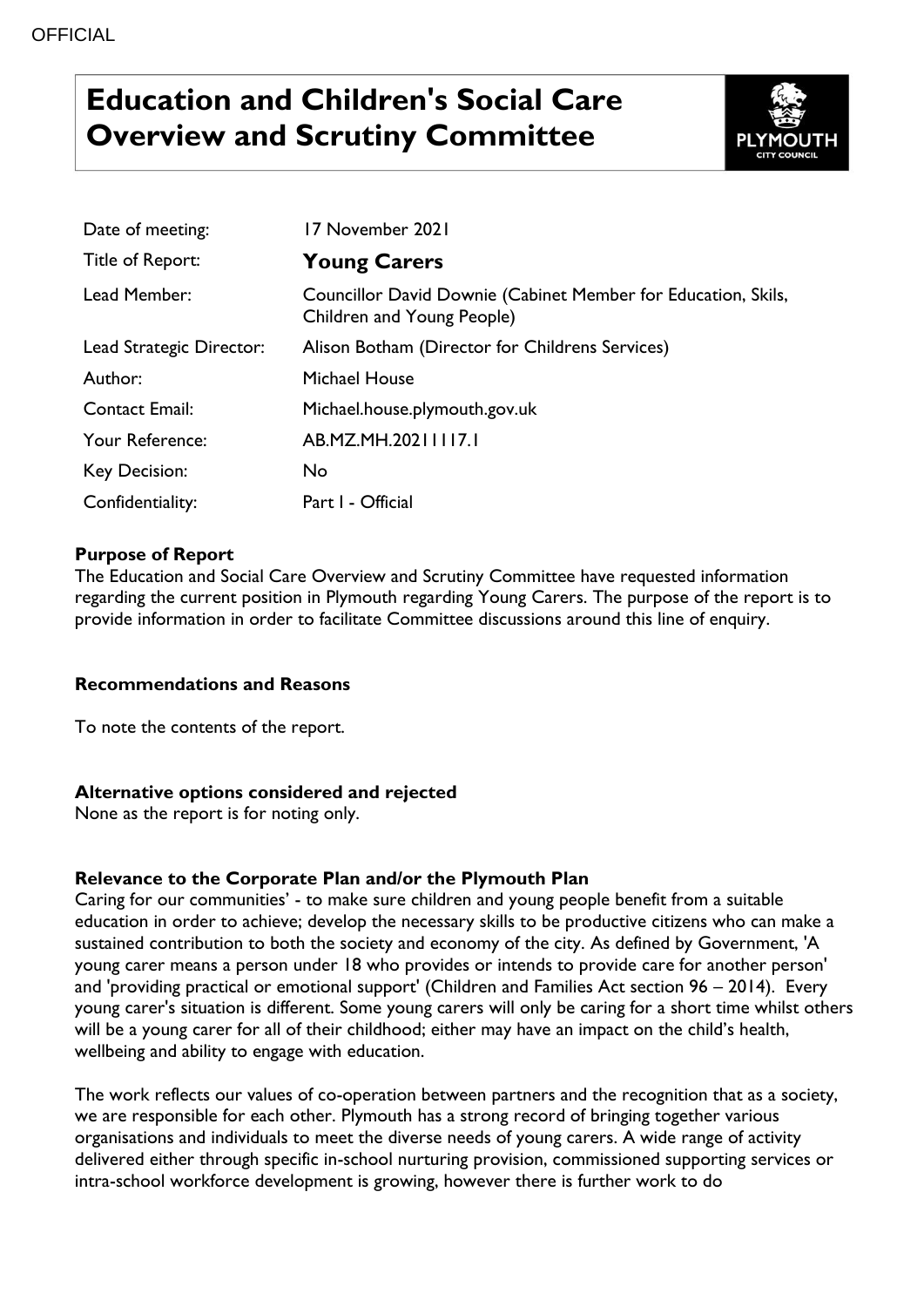## **Implications for the Medium Term Financial Plan and Resource Implications:**  None

#### **Financial Risks:**

None

#### **Carbon Footprint (Environmental) Implications:**

None

#### **Other Implications: e.g. Health and Safety, Risk Management, Child Poverty:**

*\* When considering these proposals members have a responsibility to ensure they give due regard to the Council's duty to promote equality of opportunity, eliminate unlawful discrimination and promote good relations between people who share protected characteristics under the Equalities Act and those who do not.*

## **Appendices**

| <b>Ref. Title of Appendix</b> | <b>Exemption Paragraph Number</b> (if applicable)<br>If some/all of the information is confidential, you must indicate<br>why it is not for publication by virtue of Part 1 of Schedule 12A<br>of the Local Government Act 1972 by ticking the relevant box. |  |  |  |  |  |  |  |
|-------------------------------|--------------------------------------------------------------------------------------------------------------------------------------------------------------------------------------------------------------------------------------------------------------|--|--|--|--|--|--|--|
|                               |                                                                                                                                                                                                                                                              |  |  |  |  |  |  |  |
|                               |                                                                                                                                                                                                                                                              |  |  |  |  |  |  |  |

## **Background papers:**

*Please list all unpublished, background papers relevant to the decision in the table below. Background papers are unpublished works, relied on to a material extent in preparing the report, which disclose facts or matters on which the report or an important part of the work is based.*

| Title of any background paper(s) | <b>Exemption Paragraph Number</b> (if applicable) |                                                                                                                                                                                                         |  |  |  |  |  |  |  |
|----------------------------------|---------------------------------------------------|---------------------------------------------------------------------------------------------------------------------------------------------------------------------------------------------------------|--|--|--|--|--|--|--|
|                                  |                                                   | If some/all of the information is confidential, you must indicate why it<br>is not for publication by virtue of Part 1 of Schedule 12A of the Local<br>Government Act 1972 by ticking the relevant box. |  |  |  |  |  |  |  |
|                                  |                                                   |                                                                                                                                                                                                         |  |  |  |  |  |  |  |
|                                  |                                                   |                                                                                                                                                                                                         |  |  |  |  |  |  |  |

## **Sign off:**

| Fin                                                   | din.21.<br>22.14 | Leg | LS/37<br>590/JP<br>/0411<br>21 | Mon<br>Off | <b>Click</b><br>here<br>to<br>enter<br>text. | <b>HR</b> |  | <b>Assets</b> |  | Strat<br>Proc |  |
|-------------------------------------------------------|------------------|-----|--------------------------------|------------|----------------------------------------------|-----------|--|---------------|--|---------------|--|
| Originating Senior Leadership Team member: Ming Zhang |                  |     |                                |            |                                              |           |  |               |  |               |  |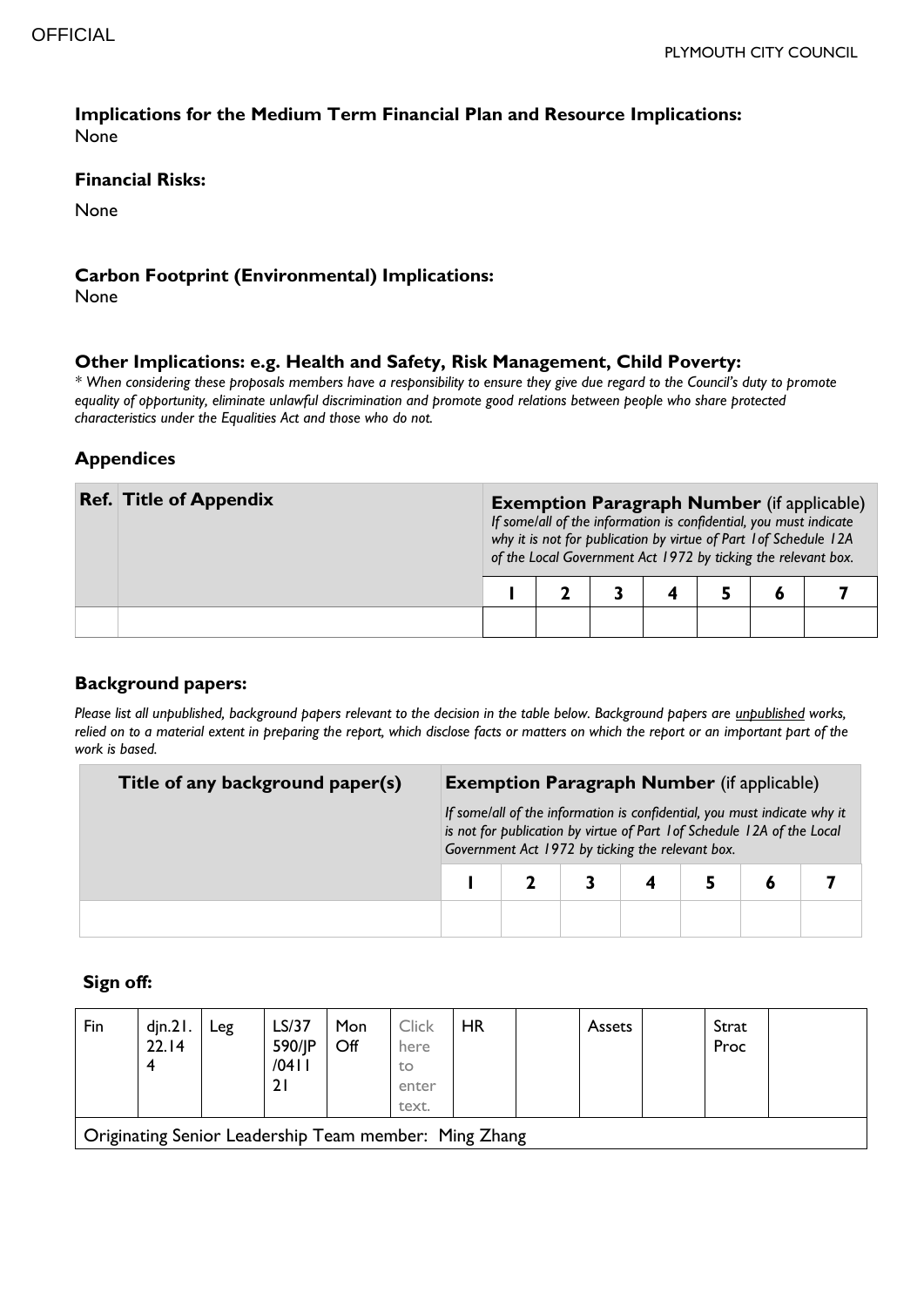| Please confirm the Strategic Director(s) has agreed the report? Yes                         |  |
|---------------------------------------------------------------------------------------------|--|
| Date agreed: 29/10/2021                                                                     |  |
|                                                                                             |  |
| Cabinet Member approval: [electronic signature (or typed name and statement of 'approved by |  |
| Yol                                                                                         |  |
| email/verbally')]                                                                           |  |
| Date approved: 05/11/2021                                                                   |  |
|                                                                                             |  |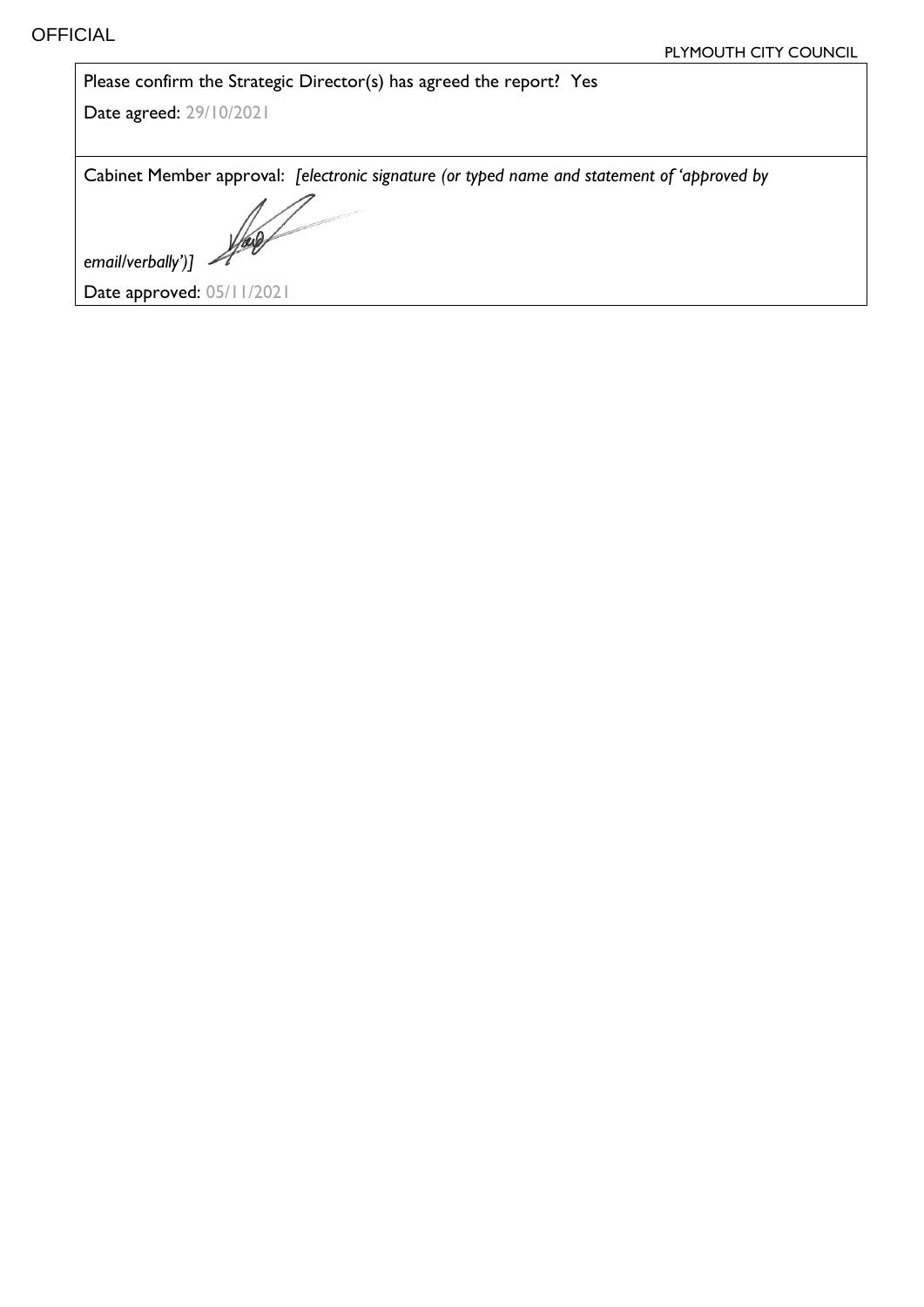## **YOUNG CARERS UPDATE – EDUCATION SCRUTINY REPORT**

## **Michael House**

*Health and Wellbeing in Education Officer*

*Plymouth City Council*

**Karlina Hall** *Commissioning Officer Plymouth City Council*

**Emma Crowther**

*Strategic Commissioning Manager Plymouth City Council*

## **INTRODUCTION AND PLYMOUTH CONTEXT**

As defined by Government, 'A young carer means a person under 18 who provides or intends to provide care for another person' and 'providing practical or emotional support' (*Children and Families Act section 96 – 2014).* Every young carer's situation is different. Some young carers will only be caring for a short time whilst others will be a young carer for all of their childhood; either may have an impact on the child's health, wellbeing and ability to engage with education.

Identification of young carers is the key to unlock support and develop understanding, ultimately improving life chances for young carers. Plymouth has a strong record of bringing together various organisations and individuals to meet the diverse needs of young carers. A wide range of activity delivered either through specific in-school nurturing provision, commissioned supporting services or intra-school workforce development is growing, however there is further work to do.

## **CURRENT NEEDS**

Following the most recent Plymouth Young Carers School Survey (November 2020), the Local Authority recorded the identification of 907 young carers within Plymouth's schools.

- o 907 Young Carers in the city (431 Primary, 476 Secondary)
- o F=19, Y1=28, Y2=45, Y3=56, Y4=70, Y5=103, Y6=110, Y7=46, Y8=87, Y9=84, Y10=96, Y11=96, Y12=40, Y13=27.
- $\circ$  YC with SEND = 224
- $\circ$  YC who are disadvantaged = 522
- $\circ$  YC from Service Families = 49
- $\circ$  YC who are BAME = 30
- $\circ$  YC with school attendance less than 90% due to caring responsibilities = 123

This number includes 92 children within Key Stage One (5 to 7 year olds). The 2011 National Census indicated a figure of 166,000 young carers between the age of 5 and 17 in England. This is widely believed to be an underrepresentation, with some estimates suggesting that as many as one in five schoolchildren are young carers (*University of Nottingham 2018),* with this number increasing during the COVID-19 pandemic.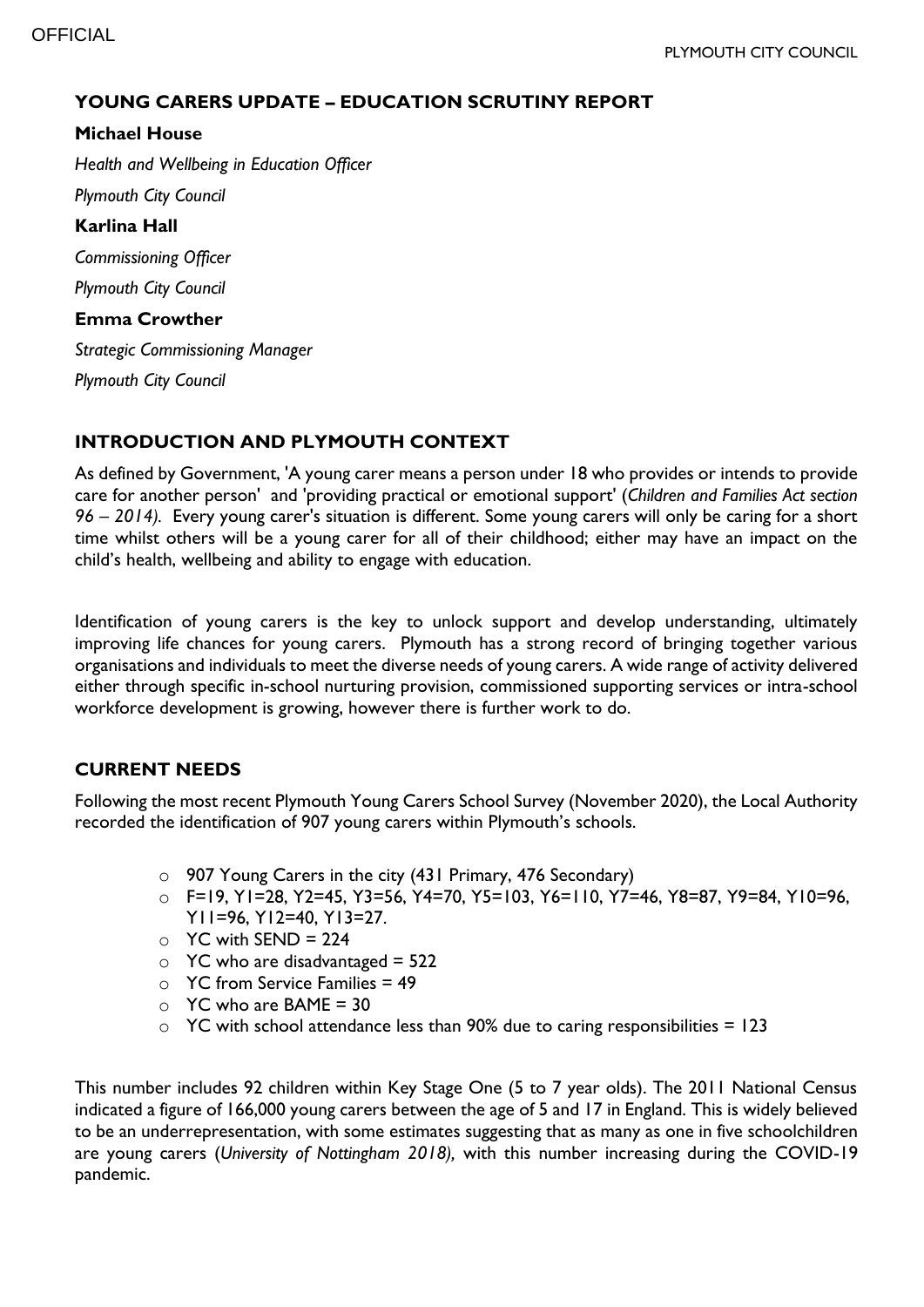The Children's Society 2013 report (which analysed the findings of the DfE's Longitudinal Study of Young People in England) found that approximately 1 in 20 young carers missed school because of their caring responsibilities. This is reflected within Plymouth with 13.5% of recorded young carers having a significant reduction on school attendance (less than 90% attendance).

The 2013 report also stated that young carers had significantly lower educational attainment at GCSE level, the equivalent to nine grades lower overall than their peers. The recent Carer's Trust Survey (*Measuring the Impact of COVID-19 on Young Carers – Carers Trust – 2020 - [https://carers.org/news-and](https://carers.org/news-and-media/news/post/51-steep-decline-in-mental-health-of-young-carers-and-young-adult-carers-following-coronavirus-outbreak)[media/news/post/51-steep-decline-in-mental-health-of-young-carers-and-young-adult-carers-following-coronavirus](https://carers.org/news-and-media/news/post/51-steep-decline-in-mental-health-of-young-carers-and-young-adult-carers-following-coronavirus-outbreak)[outbreak](https://carers.org/news-and-media/news/post/51-steep-decline-in-mental-health-of-young-carers-and-young-adult-carers-following-coronavirus-outbreak)*) found that 11% of young carers reported an increase of 30 hours or more in the amount of time they spend caring per week and that 56% of young carers say their education is suffering during the Covid 19 pandemic.

A range of complex factors hinder self-disclosure and the identification (be it from children and young people or their families) of young carers. These include, but are not limited to, stigma, fear of separation, lack of understanding and other influences. The Covid 19 pandemic has inevitably had a detrimental effect on young carers. Local partners had the top issues for young carers as a result of the COVID-19 pandemic to be financial, access to education, access to support and mental health.

## **RECENT AND CURRENT ACTIVITY / HIGHLIGHTS**

Within Plymouth the profile of young carers has been raised significantly between 2018 to 2021, with the introduction, development and maintenance of a wide range of activity including:

- **Young Carers Education Support Team (YCEST)** sharing expertise and experience from three lead schools (Notre Dame School, Montpelier Primary School and Laira Green Primary School) and supporting Plymouth's network of Young Carer Leads.
- **[Plymouth Online Directory \(POD\) Young Carers Support Hub](https://www.plymouthonlinedirectory.com/childrenandfamilies/plymouthyoungcarers)** this online information hub had been developed with young carers as a legacy of the Young Carers Support Hub which brought a range of partners together to identify and support young carers during the first lockdown and the transition back into school (March to September 2020). The hub provides information, advice and guidance for professional and non-professionals, families and young carers. Specific information is included regarding 'Young Carers Assessment', 'Health and wellbeing', 'Friendship and Socialising', 'Employment and Training', 'Growing up', 'How to get involved', 'Support' and 'Your Rights as a Carer'. This very informative hub of information also provides resources to help schools to identify young carers and, highlighting the challenges and potential supportive interventions that exist. Guidance is also provided regarding transition. This is a time of particular challenge as our young carers move into adulthood.
- **Young Carers Network / Newsletter** A regular source of information, signposting and awareness raising for schools and settings. The monthly Young Carers Newsletter is circulated to the Young Carers Leads in schools, Plymouth Carers Strategic Partnership Board members and the Mind The Gap working group. The newsletters are all available on POD [here.](https://www.plymouthonlinedirectory.com/childrenandfamilies/plymouthyoungcarers/newsletters?returnurl=aHR0cHM6Ly93d3cucGx5bW91dGhvbmxpbmVkaXJlY3RvcnkuY29tL3NlYXJjaD9xPXlvdW5nK2NhcmVycytuZXdzbGV0dGVycw%3d%3d) A wider range of health and wellbeing related information and signposting is distributed to targeted school staff via the Health and Wellbeing in Education Briefings (also a monthly communication) and the Emotional Health and Wellbeing Steering Group.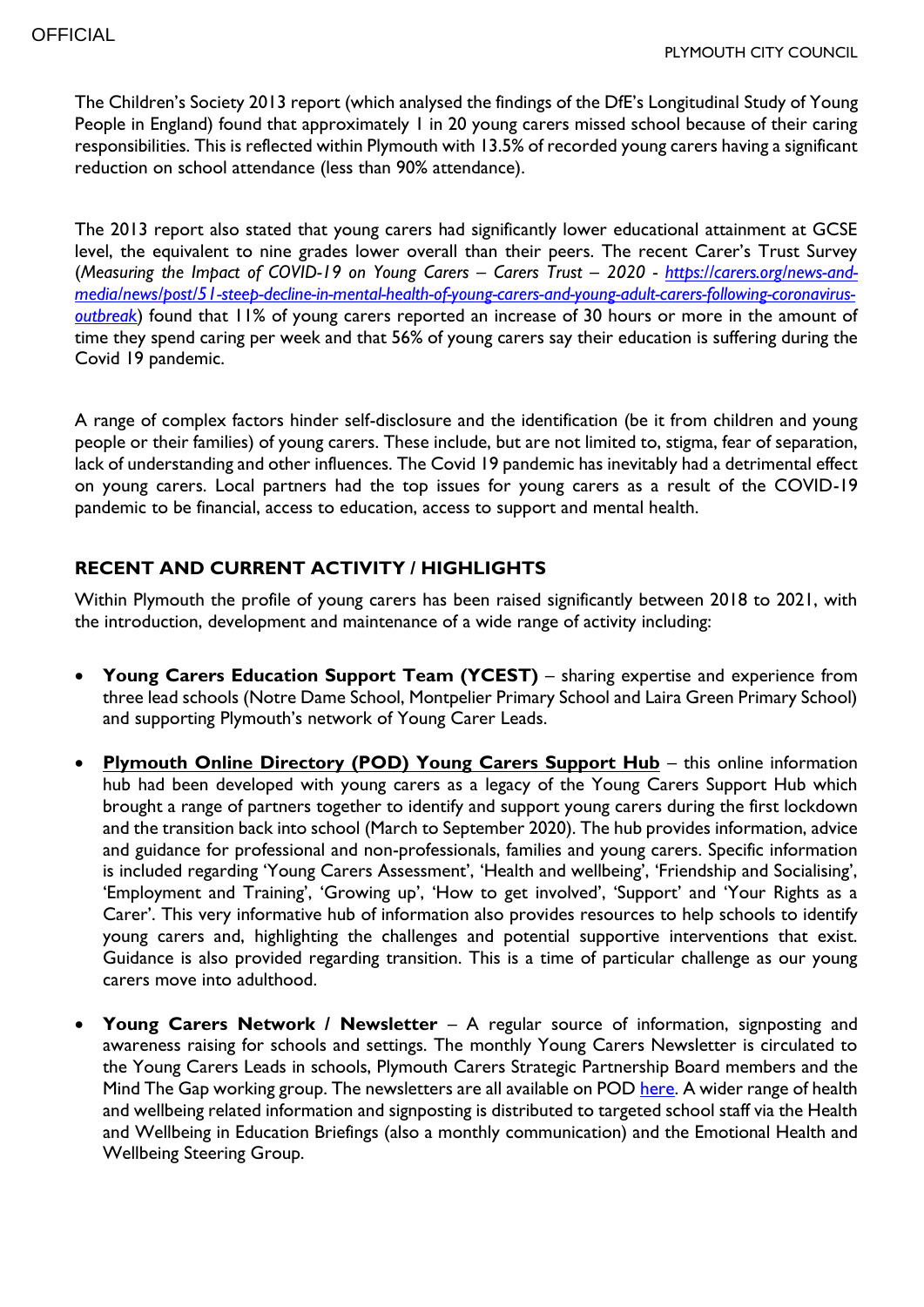## **OFFICIAL**

## PLYMOUTH CITY COUNCIL

- **Young Carers Champion** Promoting inclusive and equitable provision within Plymouth schools through best practice sharing, workforce development, awareness building and education scrutiny. This activity forms part of the Carers Strategic Partnership Board Action Plan. A new workshop ('Removing Barriers To Learning For Young Carers') has been created and delivered to Plymouth Marjon University (student teachers) and is now available for schools to benefit from. Direct support to schools has included telephone support, resource sharing, sign-posting and Early Help Assessment Tool (EHAT) advice.
- **Intelligence Gathering**  The 'Young Carers Annual School Survey', now an online facility, seeks to understand how many young carers have been identified in each school. Last year as a result of the Mind The Gap project additional fields were added to identify young carers from minority ethnic, refugee and asylum seeker communities. The recent 'Young Carers in Lockdown' survey compiled by Plymouth Hype, identified that young carers have received support from their schools throughout the Covid 19 Pandemic (e.g. access to school nurses, self-help information, access to outside agencies, access to counsellors/mentors and regular teacher check-ins, laptops, food vouchers, flexible expectations regarding completion of school work and links to networks of support). The new online Young Carers Assessment and Transition Assessment forms (launched in Sept 2021 on the Professional Portal) will allow for reporting on the number and needs of young carers to have a better understanding in the future. The Early Help Assessment Tool (EHAT) is also able to identify young carers which can be reported on against other fields in the form such as Adverse Childhood Experiences (ACEs) and age.
- **School Development and Scrutiny** regarding support for young carers and additional needs has been developed to utilising the Healthy Child Quality Mark Programme, the Section 175/157 Audit, the SEND Audit and soon to be introduced, the Inclusion Charter Audit. These assisted selfreview tools scrutinise various aspects of support, providing targeted developments in provision, procedure and policy and provide a broad source of intelligence to further target expertise and support.
- **Commissioned Services Time 4 U** is Plymouth's young carer offer to children and young people; it is provided by Plymouth City Council Community Youth Services, Barnardo's and Hamoaze House:
	- o **Hamoaze House** has been commissioned by Plymouth City Council to provide low level dedicated early intervention support to children and young people across Plymouth who may be experiencing Hidden Harm as a result of one or more of their parents or carers having alcohol and or substance misuse issues.
	- o **Barnardo's Young Carers Service** has been commissioned to support those who look after an adult family member who has a serious illness or disability. They engage with educational services to reduce the risk of social exclusion or underachieving.
	- o **Community Youth Services** work with young carers from the age of 8 upwards in their junior and senior weekly young carers group sessions. They have also supported a Plymouth young carer to become a Young Carers Health Champion as part of the NHSEI programme. The Health Champion participated in a national roundtable event with the Vaccine Minister to engage with young people about Covid 19 vaccine hesitancy.
- **Other Organisations or Departments** that support young carers either directly or by addressing one or more of the diverse challenges faced by children and young people who provide care include: Kooth (online mental health support); Carers Emergency Response Service (CERS); Head Space Plymouth (drop-in service); Marbles Lost and Found (mental health support); Together For Devon; NHS England and more teams across the Local Authority.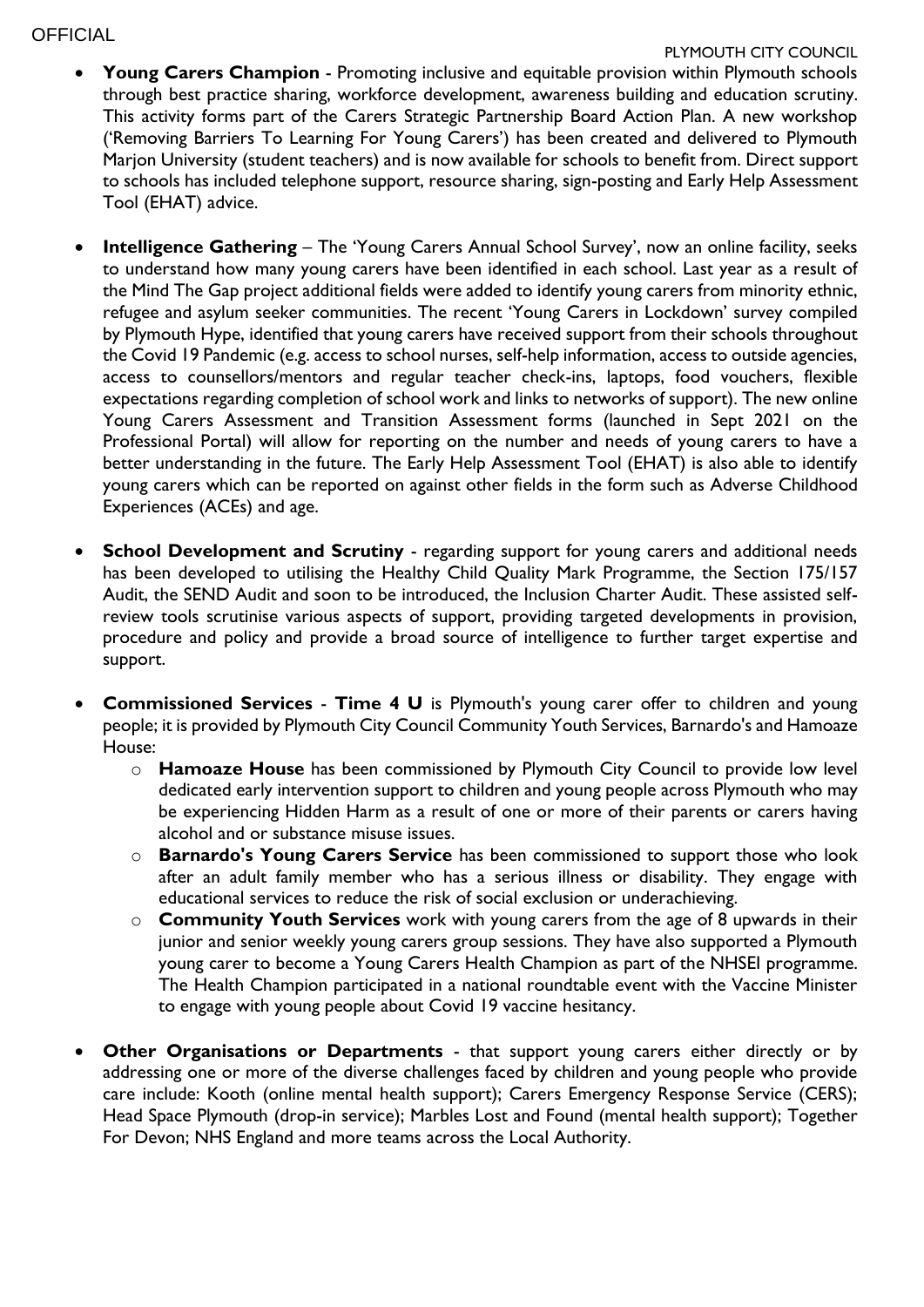**OFFICIAL** 

- **Particular Therapeutic or Social Activities**  available include the Fun and Freedom Club (Friends and Families); Crossroads Fun and Friendship Centre; In-school Nurture Clubs/Activities and Equine therapeutic sessions at the Ivybridge Donkey Sanctuary (some of this activity is now beginning again, following a pause due to the Covid 19 Pandemic).
- **Procedural Developments** include the refresh of the Early Help Assessment Tool to make it easier for young carers support to be identified/requested. The Young Carers Assessment Tool and Guidance is now on the Professional Portal. With requests for support for young carers and Young Carers Assessments now going directly to the new Time4U mailbox from September 2021.

## **NEXT STEPS**

Within the previous Education Scrutiny Report (September 2019), the next steps for development were expressed via the themes of Understand, Inform, Identify, Support and Listen. The profile of young carers within the City has improved, however inequalities remain a wider area of focus and inevitably young carers have been adversely impacted by the many challenges that the Covid 19 pandemic has presented. The NHSEI funded Mind The Gap project to engage with young carers and carers across the Plymouth and Torbay continues (with the inclusion of Devon) to aim to reduce inequalities for people from minority ethnic, asylum seeker and refugee communities. We will ensure that this work links into the wider work across the Devon CCG footprint and nationally.

Moving on there are three interconnected areas of activity that support and inform the many sources of support available within the City:

## **1. USE INTELLIGENCE AND THE VOICE OF THE CHILD TO RAISE AWARENESS**

We have a range of data to call upon, including the voices of the young carers themselves. Utilising this intelligence to raise awareness, not only among the education workforce, but all children, young people and their families is key to removing barriers, stigma and improving school's responses to the challenges face by our young carers. Matching educational and wellbeing related theory to the real life challenges reported by children and young people we can improve understanding, drive the development of high quality support and ultimately improve educational outcomes and raise aspiration.

## **HOW:**

- Analysis, Presentation and Dissemination of Intelligence (Workforce, Schools Communities, Partners)
- Delivery of Workforce Upskilling (Awareness Building) Targeted Workshops & CPD,
- Plymouth Online Directory Young Carer Hub,
- Monthly HWiE Briefings,
- Young Carers Network Communication/Newsletters (National, regional and local updates).
- Multi-agency meetings such as Carers Strategic Partnership Board, Mind The Gap working group, Devon Carers Leads Development Group and EHWB Steering Group.

## **2. IMPROVE IDENTIFICATION**

Without timely and robust identification, support cannot be targeted effectively and assessments of need cannot be initiated. Raising the competency and confidence for education professionals regarding identification of young carers is not just an exercise in looking for signs or surveying parents/carers etc, but is grounded in creating an ethos of understanding and openness. Schools which deliver best practice